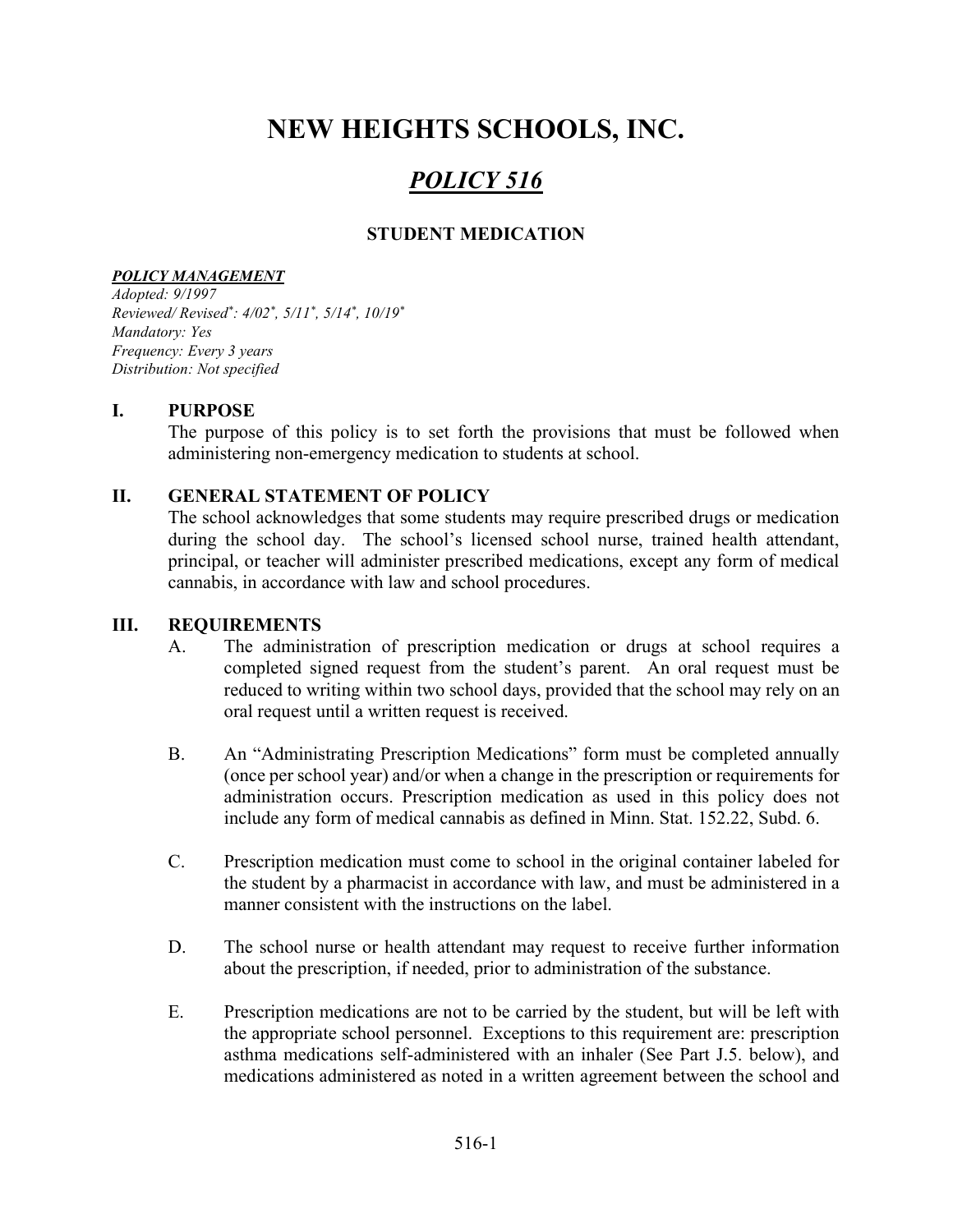the parent or as specified in an IEP (individualized education program), Section 504 plan, or IHP (Individual Health Plan).

- F. The school must be notified immediately by the parent or student 18 years old or older in writing of any change in the student's prescription medication administration. A new medical authorization or container label with new pharmacy instructions shall be required immediately as well.
- G. For drugs or medicine used by children with a disability, administration may be as provided in the IEP, Section 504 plan or IHP.
- H. The school nurse, or other designated person, shall be responsible for the filing of the Administering Prescription Medications form in the health records section of the student file. The school nurse, or other designated person, shall be responsible for providing a copy of such form to the principal and to other personnel designated to administer the medication.
- I. Procedures for administration of drugs and medicine at school and school activities shall be developed in consultation with a school nurse, a licensed school nurse, or a public or private health organization or other appropriate party (if appropriately contracted by the school under Minn. Stat.  $\S$  121A.21). The school administration shall submit these procedures and any additional guidelines and procedures necessary to implement this policy to the board of directors for approval. Upon approval by the board of directors, such guidelines and procedures shall be an addendum to this policy.
- J. Specific Exceptions:
	- 1. Special health treatments and health functions such as catheterization, tracheostomy suctioning, and gastrostomy feedings do not constitute administration of drugs and medicine;
	- 2. Emergency health procedures, including emergency administration of drugs and medicine are not subject to this policy;
	- 3. Drugs or medicine provided or administered by a public health agency to prevent or control an illness or a disease outbreak are not governed by this policy;
	- 4. Drugs or medicines used at school in connection with services for which a minor may give effective consent are not governed by this policy;
	- 5. Drugs or medicines that are prescription asthma or reactive airway disease medications can be self-administered by a student with an asthma inhaler if: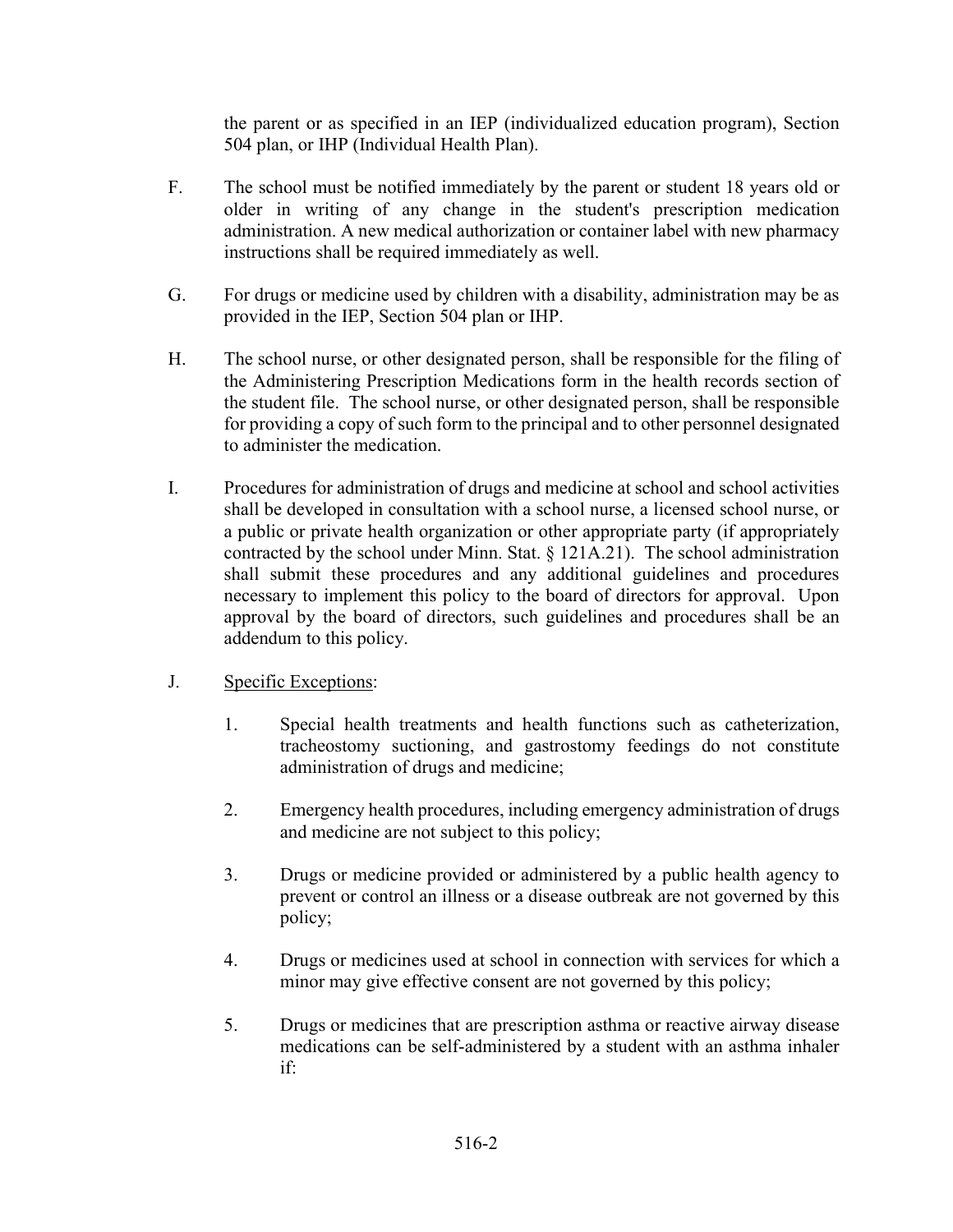- a. the school has received a written authorization from the student's parent permitting the student to self-administer the medication;
- b. the inhaler is properly labeled for that student; and
- c. the parent has not requested school personnel to administer the medication to the student.

 The parent must submit written authorization for the student to selfadminister the medication each school year. In a school that does not have a school nurse or school nursing services, the student's parent or guardian must submit written verification from the prescribing professional which documents that an assessment of the student's knowledge and skills to safely possess and use an asthma inhaler in a school setting has been completed.

 If the school employs a school nurse or provides school nursing services under another arrangement, the school nurse or other appropriate party must assess the student's knowledge and skills to safely possess and use an asthma inhaler in a school setting and enter into the student's school health record a plan to implement safe possession and use of asthma inhalers;

- 6. Medications:
	- a. that are used off school grounds;
	- b. that are used in connection with athletics or extracurricular activities; or
	- c. that are used in connection with activities that occur before or after the regular school day

are not governed by this policy.

7. Nonprescription Medication.

 a. All forms of prescription & nonprescription medication may only be administered by a designated health attendant or designee, with parent permission unless otherwise stated in this policy. Also, all prescription and nonprescription medications are to be stored in a designated secure location supervised by the health attendant or designee unless otherwise stated in this policy.

 b. A secondary student may possess and use nonprescription pain relief in a manner consistent with the labeling, if the school has received written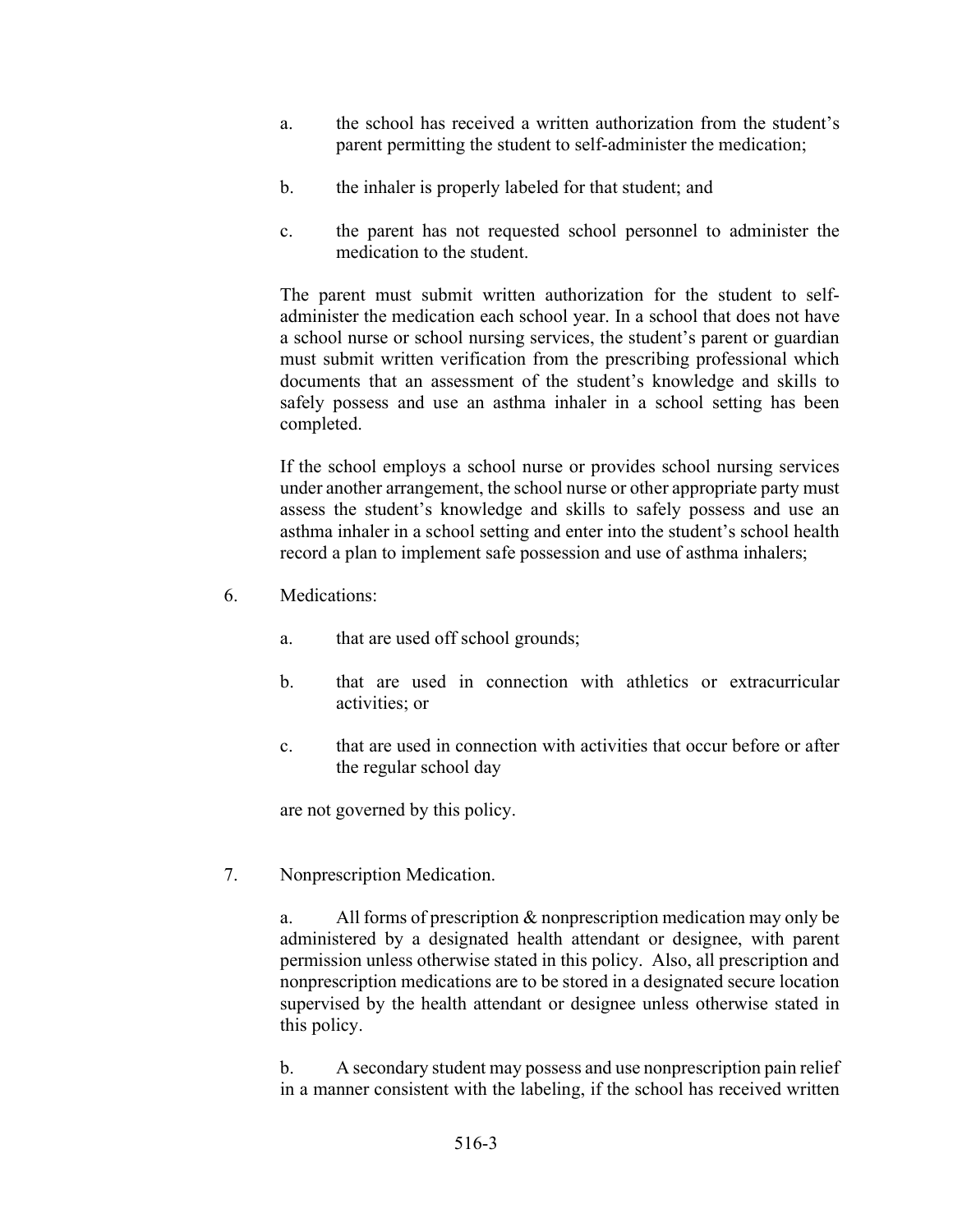authorization from the student's parent or guardian permitting the student to self-administer the medication. The parent or guardian must submit written authorization for the student to self-administer the medication each school year. The school may revoke a student's privilege to possess and use nonprescription pain relivers if the school determined that the student is abusing the privilege. This provision does not apply to the possession or use of any drug or product containing ephedrine or pseudoephedrine as its sole active ingredient or as one of its active ingredients. Except as stated in this section, only prescription medications are governed by this policy.

 Exception: Students needing medication while on a field trip shall have it administered by an adult designee, and only in accordance with this policy.

- 8. At the start of each school year or at the time a student enrolls in school, whichever is first, a student's parent, school staff, including those responsible for student health care, and the prescribing medical professional must develop and implement an individualized written health plan for a student who is prescribed epinephrine auto-injectors that enables the student to:
	- a. possess epinephrine auto-injectors; or
	- b. if the parent and prescribing medical professional determine the student is unable to possess the epinephrine, have immediate access to epinephrine auto-injectors in close proximity to the student at all times during the instructional day.

The plan must designate the school staff responsible for implementing the student's health plan, including recognizing anaphylaxis and administering epinephrine auto-injectors when required, consistent with state law. This health plan may be included in a student's § 504 plan.

9. A student may possess and apply a topical sunscreen product during the school day while on school property or at a school-sponsored event without a prescription, physician's note, or other documentation from a licensed health care professional. School personnel are not required to provide sunscreen or assist students in applying aunscreen.

- K. "Parent" for students 18 years old or older is the student.
- L. Districts and schools may obtain and possess epinephrine auto-injectors to be maintained and administered by school personnel to a student or other individual if, in good faith, it is determined that person is experiencing anaphylaxis regardless of whether the student or other individual has a prescription for an epinephrine autoinjector. The administration of an epinephrine auto-injector in accordance with this section is not the practice of medicine.